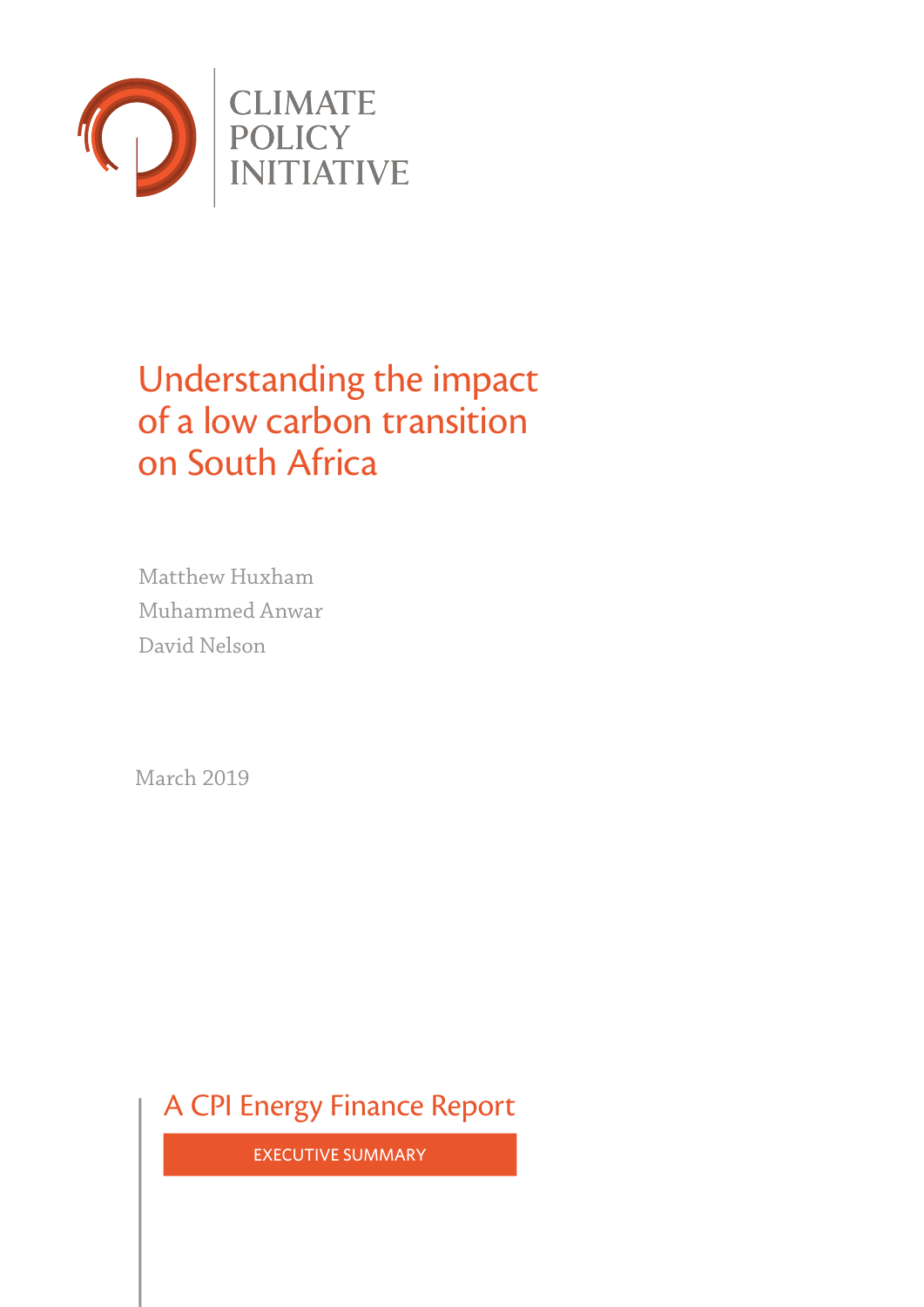### **Acknowledgements**

This project would not have been possible without the support of our funders, Agence Française de Développement, in particular Laurent Bergadaa, and the Advisory Finance Group of the World Bank.

We received invaluable guidance and feedback from during the analytical process from stakeholders including South African energy companies, financial institutions, government officials, think tanks and academics, with particularly useful support from the Development Bank of Southern Africa and the University of Cape Town Energy Research Centre.

### **Descriptors**

| Sector              | Energy, oil, coal, power                                                                                                                                                                    |                                                                                              |  |  |
|---------------------|---------------------------------------------------------------------------------------------------------------------------------------------------------------------------------------------|----------------------------------------------------------------------------------------------|--|--|
| Region              | South Africa                                                                                                                                                                                |                                                                                              |  |  |
| Keywords            | Stranded assets, transition risk                                                                                                                                                            |                                                                                              |  |  |
| Related CPI reports | Moving to a Low-Carbon Economy: The Impact of Policy Pathways on Fossil Fuel Asset Values<br>2014<br>Government Assets: Risks and Opportunities in a Changing Climate Policy Landscape 2016 |                                                                                              |  |  |
| Contact             | Matthew Huxham<br><b>Felicity Carus</b><br>Muhammed Anwar                                                                                                                                   | Matthew.Huxham@cpilondon.org<br>Felicity.Carus@cpilondon.org<br>Muhammed.Anwar@cpilondon.org |  |  |

#### **About CPI**

Climate Policy Initiative works to improve the most important energy and land use policies around the world, with a particular focus on finance. An independent organisation supported in part by foundation funding, CPI works in places that provide the most potential for policy impact including Brazil, China, Europe, India, Indonesia and the US. CPI's Energy Finance practice is a multidisciplinary team of economists, analysts and financial and energy industry professionals focused on developing innovative finance and market solutions that accelerate the energy transition.

#### **Agence Française de Développement**

The Agence Française de Développement (AFD) supported the launch of a reflection and the realization of studies by the Climate Policy Initiative on the financial implications of the low carbon transition, especially in South Africa, without contributing to this report. The AFD is not responsible for the accuracy of the information contained in the report, as well as the conclusions expressed by CPI. The conclusions of these studies are expressed and distributed under the sole responsibility of CPI.

#### **Disclaimer**

The analysis in the report was conducted by CPI Energy Finance using publicly available information on taxes, contracts, investments and company strategies, drawing particularly on the documents listed in the "References" section of the report. The analysis has been supplemented by a stakeholder engagement process, although none of the entities other than CPI were responsible for the provision of inputs. Unless explicitly stated, the findings do not represent an endorsement by any of the institutions mentioned in the report.

The quantitative analysis set out in the report was performed in relation to scenarios devised by CPI Energy Finance with inputs from institutions such as the International Energy Agency. The findings do not constitute a forecast of the future financial performance, or financial position or risks of any entity mentioned in this report.

Copyright © 2019 Climate Policy Initiative [www.climatepolicyinitiative.org](http://www.climatepolicyinitiative.org)



All rights reserved. CPI welcomes the use of its material for noncommercial purposes, such as policy discussions or educational activities, under a Creative Commons Attribution-NonCommercial-ShareAlike 3.0 Unported License. For commercial use, please contact [admin@cpisf.org](mailto:admin@cpisf.org).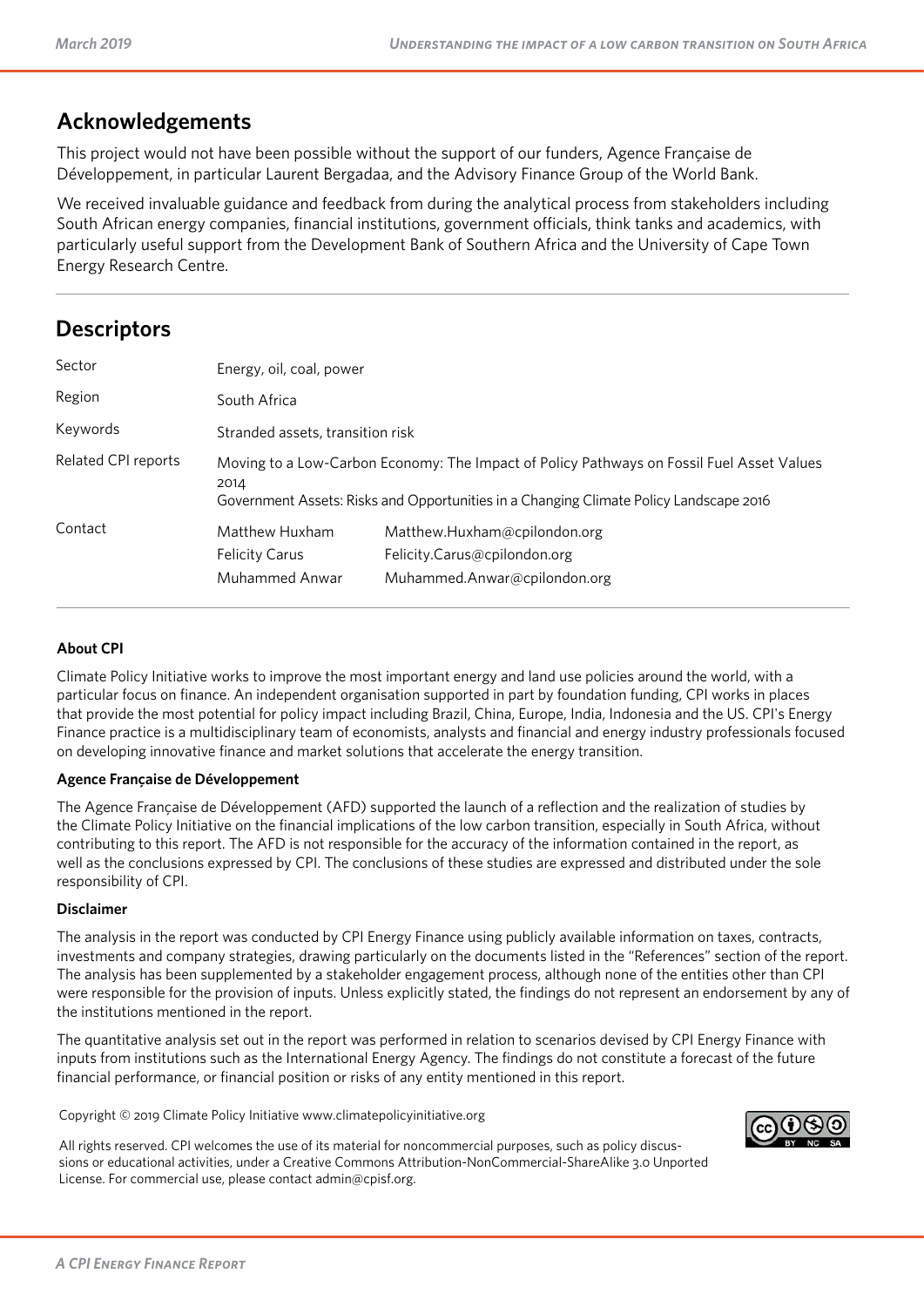### **Foreword**

# **South Africa must navigate the risks and benefits of a global low-carbon transition**

**Patrick Dlamini Chief Executive Officer and Managing Director Development Bank of Southern Africa**

In 2017, South Africa earned R61 billion (\$4.2 billion) in revenues from exporting coal. Domestic coal resources provided 91% of South African electricity, as well as a major portion of transport fuel and chemical output. More than 100,000 people are employed in the mining, electricity generation, logistics, and synthetic fuel sectors related to the extraction, development and export of this natural resource.

In early 2018, Cape Town was in the midst of an extreme drought. The city was days away from running out of water, with 4 million Capetonians subjected to severe water restrictions. The severity of the drought made news headlines across the world and brought attention to a most unwelcome consequence of a warming world.

"If people around the world, specifically South Africa, ever thought that climate change is just a fable or a fiction, we in South Africa as regards Cape Town are now seeing the real efects of climate change," President Cyril Ramaphosa warned.

South Africa faces competing pressures. On one hand, the threat of climate change to its water supply, agriculture, coast lines, and infrastructure, and on the other, the threat to the country's economy of policies in other countries that reduce demand for South Africa's carbon heavy natural resources, such as coal. The country is not alone in facing these pressures, nor are the efects and choices faced by South Africa independent of what is happening elsewhere in the world.

Internationally, policy and technology are evolving quickly. South Africa is already taking the threat of climate change seriously. The country was among the 181 signatories to the 2015 Paris accord which required countries to submit carbon mitigation plans – its aim is to peak emissions by 2025 before plateauing for ten years and then declining after 2035.

Meanwhile, new policies such as the Integrated Resource Plan for the electricity sector will take account of the cost declines that continue to make electricity from low-carbon technologies less expensive than coal in many countries around the world, including South Africa.

But for as long as South Africa depends on coal and other commodities for a large part of its exports, the impact of climate change-driven transition on the country's economy may be more dependent on the actions of our international partners than our domestic policy.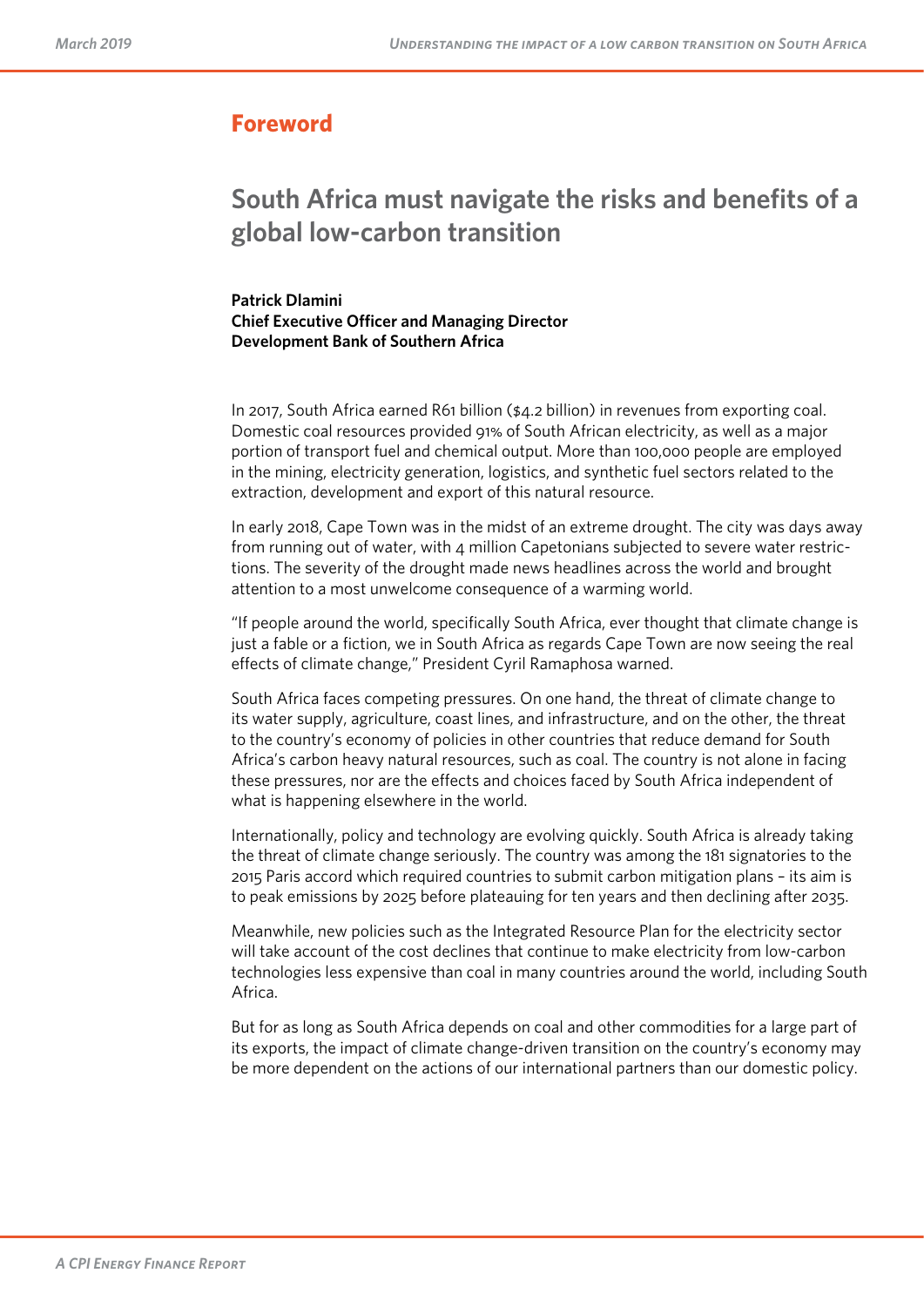How fast will major consumers of our coal, such as India, try to reduce their emissions? What opportunities will arise in new technologies for minerals mined in South Africa? Which industries should be prioritised as long-term, sustainable sources of jobs in a more prosperous South Africa? None of the choices that we face are without risk, which is why high-quality independent research and analysis as we find in this report is so valuable in helping government policymakers, investors and industry plan for South Africa's transition pathway.

For me, one of the most striking findings from this report is that South Africa faces "transition risk" approaching R1.8 trillion (\$125 billion) in present value terms if the world achieves a path consistent with the Paris targets. With much of this risk apparently due to fall on the public balance sheet, such transition risk could strain the public finances, jeopardise the sovereign credit rating and the government's ability to pursue a progressive social agenda. It would be irresponsible of us not to investigate these risks more thoroughly.

For DBSA, this report is very timely as climate change mitigation and adaptation (and the energy transition) are increasingly becoming embedded in our core strategic objectives. As well as identifying specific risks to our balance sheet and those of other large corporates, the report also identifies a series of policies that government might adopt to reduce the impact of the risk to the whole country. As one of the major funders of municipalities and state-owned enterprises, DBSA will work with government to assess these findings.

At DBSA, we believe that the low carbon transition is a major opportunity for South Africa. That's why in October 2018, we announced the Climate Finance Facility (CFF) to catalyse financing from public and private sector sources for investment in sustainable development both in South Africa and across the rest of the African continent.

As is evident from this report, the transition is upon us and will cost us dearly. We need therefore to engage in the proactive pursuit of a path that seeks to contain the costs of the transition, one focused on alleviating the plight of the most vulnerable parts of society: workers and communities directly afected.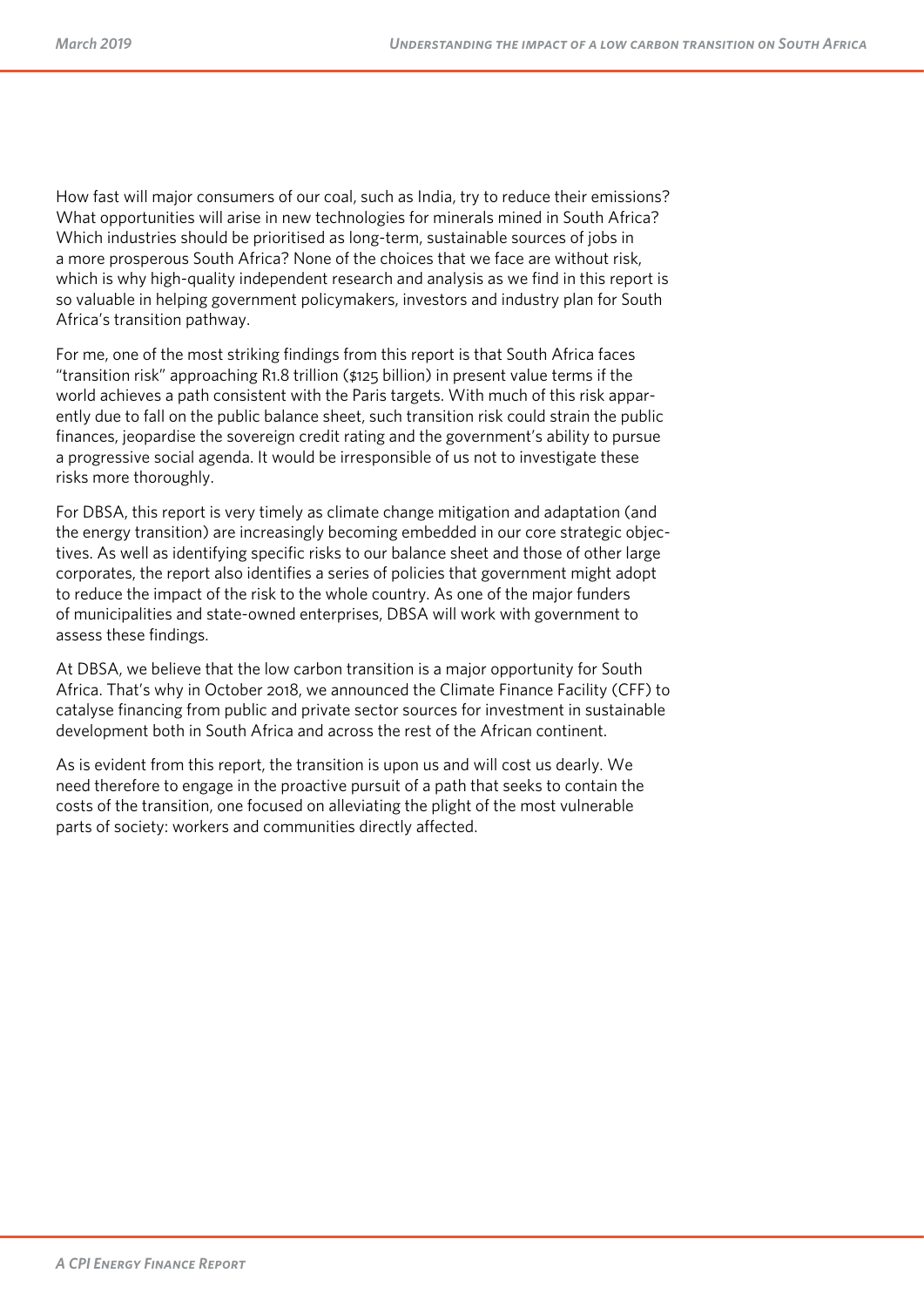### **Preface**

# **The transition to a low carbon economy should be a just transition, one that leaves no-one behind**

#### **Rémy Rioux CEO of Agence Française de Développement (AFD) Chair of the International Development Finance Club (IDFC)**

Ever since the world's nations committed in December 2015 at the COP21 in Paris to limit global warming to well below  $2^{\circ}$ C and to pursue the efforts towards the 1.5 $^{\circ}$ C goal, the energy transition has continued to gain momentum in many parts of the economy with the help of technological shifts, reduced renewable energy costs and ambitious public policies. The development finance community in particular is leading the way, with the majority of development institutions having committed in December 2017, at the One Planet summit in Paris, to align their financial flows with the Paris agreement.

These climate objectives require widespread and unprecedented eforts as highlighted by the recent IPCC Special Report on Global Warming of 1.5°C. But it is a scenario which governments and companies should factor into their planning and strategies. Indeed, such a transition will induce economy-wide transformations; some sectors will gain while others will inevitably bear financial, economic and social difficulties. Understanding, anticipating, and managing these difficulties is a responsibility naturally incumbent upon governments as they seek to maximize social welfare and economic stability. It is also an endeavour that the financial community has recently taken onboard, since the Financial Stability Board of the G20 issued in June 2017 a series of far reaching recommendations to analyse and communicate on climate-related financial risks.

Agence Française de Développement (AFD) is a development institution committed to being 100% compatible with the Paris Agreement. We provide financing, expertise and research to assess and manage transition risks. Financial stability is key for an orderly transition to a low carbon world, but more importantly still, inclusive policy debates are needed throughout the process. How to navigate through the low carbon transition is paramount to all actors, whether they are set to lose or to gain from it. Helping these particular companies, sectors, and countries navigate the difficult transition ahead is both an economic, environmental and social imperative. The transition to a low carbon economy is only possible if it is a just transition, one that leaves no-one behind and that leverages the many economic and job opportunities that a green transition offers.

We are all countries in transition towards sustainable development. This is the message of the Sustainable Development Goals adopted in 2015 at the United Nations. How to achieve them by 2030? The International Development Finance Club, of which both AFD and DBSA are members, offers a way forward. This network of 24 national and regional development banks share a similar vision of promoting low carbon and climate resilient futures, poverty reduction, an inclusive, fair and equitable design of the globalized economy. They are the largest provider of public development finance globally, totaling more than \$4 trillion in assets, with commitments above \$850 billion per year, of which \$220 billion in green and climate finance.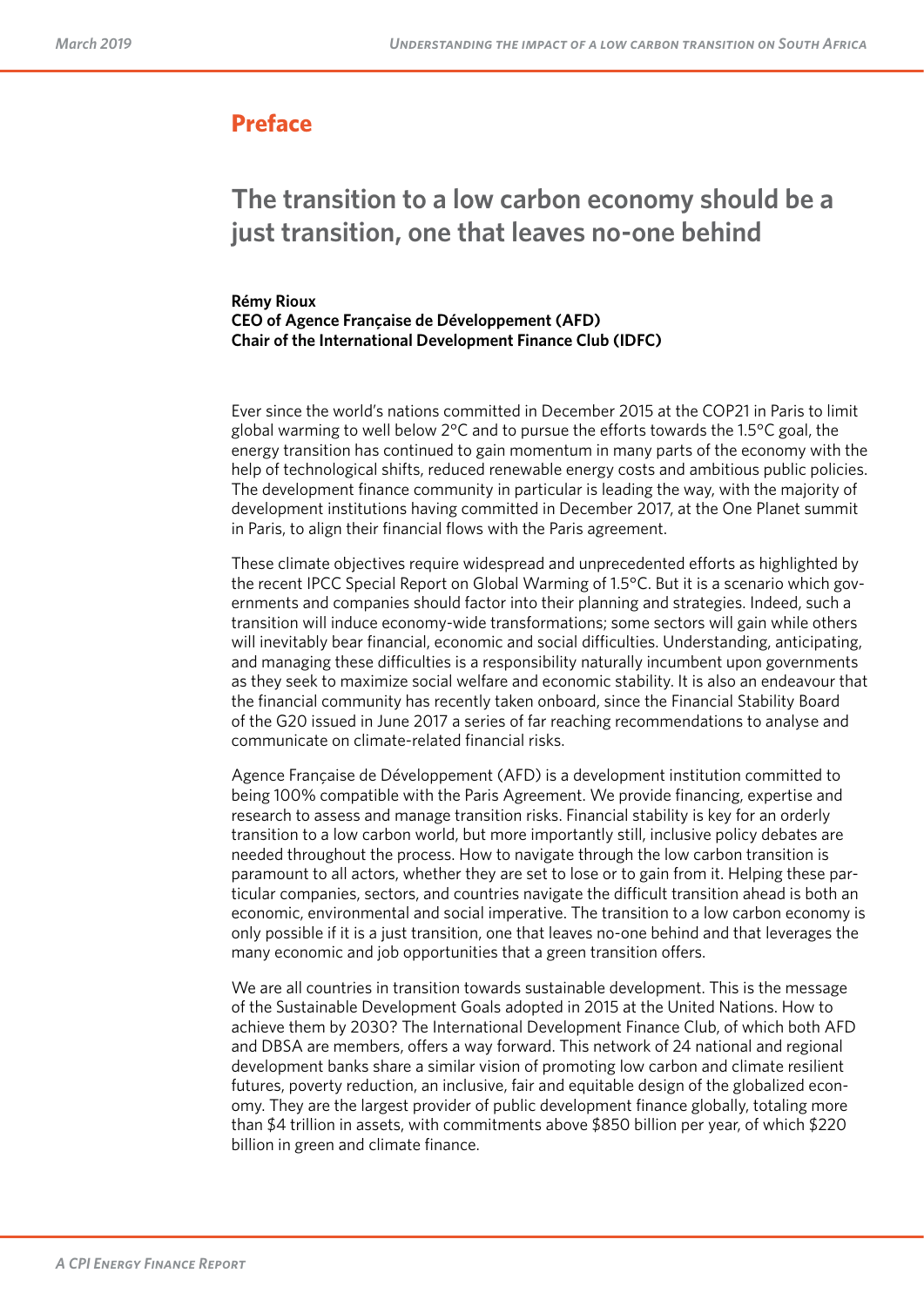Going forward, this in-depth country case study of South Africa, carried out by Climate Policy Initiative, and commissioned by AFD, and the Advisory Finance Group of the World Bank, is an important stepping stone in this collective effort. It is aimed to contribute to the on-going energy debate in the country and to the wider discussion around climate-related policy options.

South Africa is a country with huge potential in renewable energy as well as in low carbon transition-driven export sectors. It is also a country dependent on coal resources for a significant part of its energy needs and export activity. This low-cost energy resource has played an important role in South Africa's industrial and economic growth. This competitive advantage is not however without risks. As this report shows, fossil fuel exporting countries such as South Africa have a lot to gain by considering the consequences for their national budgets, companies and workers of the world moving away from coal, and planning ahead accordingly.

My hope is that this analytical work can contribute to the ongoing conversation among policymakers in the country on how best to manage these risks and opportunities. AFD stands ready to support the South African government and its many partners in the country in this endeavour.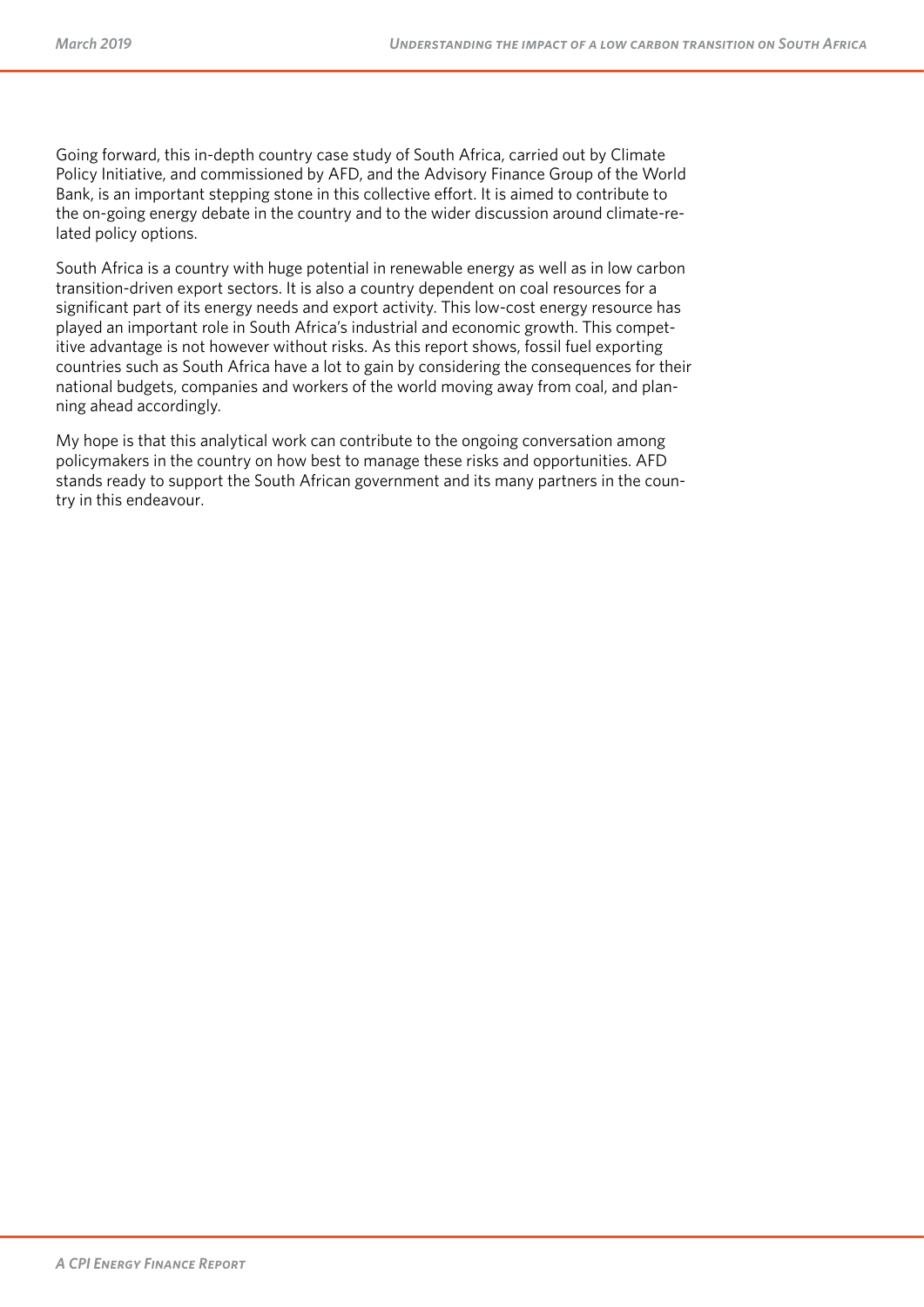## **Executive summary**

Climate Policy Initiative (CPI), with the support of Agence Française de Développement and the Advisory Finance Group of the World Bank*,* have examined the risks to the economy of South Africa – and its government, municipalities, companies and financial institutions – from a global economic transition to a low-carbon economy.<sup>1</sup>

A global low-carbon transition could reduce the demand and price for assets including carbon-intensive fossil fuels such as coal and oil. Infrastructure that supports higher carbon activities including rail, power plants or ports built around fossil fuel industries, may have to be replaced or retired early. Companies, investors and workers could be hurt by lower prices and reduced demand for certain products. Governments may face reduced revenues, for example from lower tax receipts, while their expenditure increases for financial assistance to industries and workers in transition.

"Transition risk" is widely regarded as the risk that the value of assets and income are less than expected because of climate policy and market transformations, such as the switch away from coal-fired power. However, the analysis in this report not only quantifies the downside risk of South Africa's transition, ie the negative impact on assets and revenues, but it also attempts to forecast some of the potential benefits of a transition, such as the impact of a lower global oil price that is passed through to consumers.

Trade-offs associated with a low-carbon transition are particularly acute in South Africa, a country with high levels of unemployment<sup>2</sup> and inequality<sup>3</sup> and an ambitious development agenda.<sup>4</sup> South Africa's exposure to coal mining as a source of export revenues, as a fuel for domestic power generation and as a key employer in certain provinces presents significant transition risk that is mirrored in many other resource exporting countries.<sup>5</sup> Conversely, South Africa could gain via lower

- 2 According to Statistics SA, the formal unemployment rate has not dipped below 20% since the end of apartheid in 1994.
- 3 World Bank report, Republic of South Africa Country Diagnostic, An Incomplete Transition: Overcoming the Legacy of Exclusion in South Africa (2018), South Africa remains 'the world's most unequal country'
- 4 South Africa's National Development Plan aims to eliminate poverty and reduce inequality by 2030. Source: [https://www.gov.za/issues/national-development](https://www.gov.za/issues/national-development-plan-2030)[plan-2030](https://www.gov.za/issues/national-development-plan-2030)
- 5 What does 'peak coal' mean for international coal exporters? (DIW Berlin, Climate

oil prices, through new markets for minerals used in low-carbon technologies (eg, platinum and manganese) or through the creation of new jobs in industries that are more resilient to, or would even benefit in, a low carbon world, compared to today.<sup>6</sup>

This report outlines the measures that South Africa and its partners can take to reduce climate transition risk, avoid potential economy-damaging risk concentrations and in so doing, reduce the costs associated with the decarbonisation of the South African economy. More generally, this analysis can serve as a template with which to identify and evaluate the financial risk of a low-carbon transition for a variety of countries. Well managed and less concentrated risk can facilitate the transition and lower its cost in countries across the world.

Several significant findings emerge from the evaluation of transition risk in South Africa, which are summarised here and are explored in depth throughout the report.

#### **Finding 1: The cumulative impact on South Africa of a global low-carbon transition over the period of our analysis (between 20137 and 2035) could be more than \$120 billion in present value terms**

South Africa faces transition risk of more than \$120 billion in present value terms between 2013 and 2035.<sup>8</sup> The analysis shows that these risks will accumulate slowly in the coming years before accelerating in the mid-2020s. Unless the government takes action to mitigate these risks, they could jeopardise South Africa's

Strategies and IDDRI, 2018). Source: [https://www.iddri.org/sites/default/files/PDF/](https://www.iddri.org/sites/default/files/PDF/Publications/Catalogue%20Iddri/Rapport/201809-GlobalModelingReport-Iddri-Coal_FINAL.pdf) [Publications/Catalogue%20Iddri/Rapport/201809-GlobalModelingReport-Iddri-](https://www.iddri.org/sites/default/files/PDF/Publications/Catalogue%20Iddri/Rapport/201809-GlobalModelingReport-Iddri-Coal_FINAL.pdf)[Coal\\_FINAL.pdf](https://www.iddri.org/sites/default/files/PDF/Publications/Catalogue%20Iddri/Rapport/201809-GlobalModelingReport-Iddri-Coal_FINAL.pdf)

- 6 Studies such as 'Green Jobs: an estimate of the direct employment potential of a greening South African economy' (IDC, DBSA and TIPS, 2011) have concluded that there is significant potential for job creation by decarbonising the South African economy. Experience in other countries indicates the potential for job creation in the wind and solar industries [\(https://www.seia.org/blog/solar-installer-fastest](https://www.seia.org/blog/solar-installer-fastest-growing-job-america)[growing-job-america](https://www.seia.org/blog/solar-installer-fastest-growing-job-america))
- We started our analysis from 2013, the year we had last analysed stranded assets in the coal sector to understand how global climate action had shifted business as usual between then and the start of the project. A more challenging question is how much key actors in South Africa have caught up with changes in policy and market conditions.
- 8 The figure represents downside risk from the sectors we have selected. The total is likely to be higher, given knock-on impacts of the risks on sectors that we have not studied (eg, the impact of lower employment in the coal sector on consumption in other sectors). Similarly, upside risks could also be higher, depending on the trajectory of global decarbonisation, for example, the use of platinum in hydrogen fuel cells could partially offset its declining use in diesel engines or more than offset it, depending on the relative market share of different electric vehicle technologies.

<sup>1</sup> For this study we define a 'low-carbon economy' as one that is consistent with a scenario that keeps temperature rises well below 2°C above pre-industrial levels (2DS), as agreed at the 2015 Paris climate convention. Other recent studies suggest that risks to South African coal exporters could be significant even in scenarios which fall short of Paris targets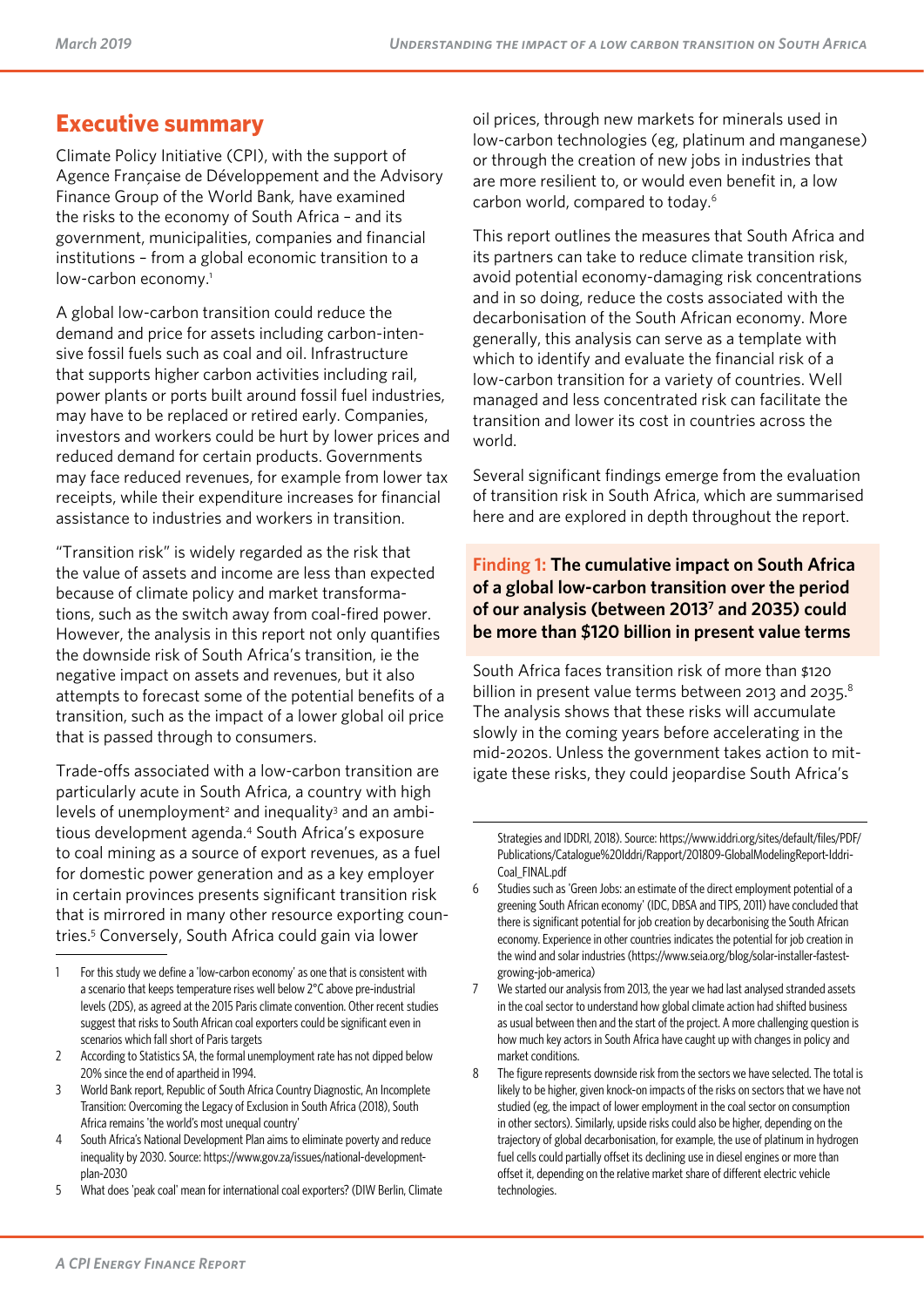#### **Table ES-1: Climate transition value at risk by sector**

|                                                                                                       | DIFFERENCE IN NET PRESENT VALUE OF<br><b>FUTURE CASH FLOWS BETWEEN BAU AND</b><br>2DS OVER 2018-2035 (USD BILLIONS) <sup>9</sup> |                                  |                                                       |                                                                                                                                                                                                                                                                                                                                                                                                                                                           |  |  |
|-------------------------------------------------------------------------------------------------------|----------------------------------------------------------------------------------------------------------------------------------|----------------------------------|-------------------------------------------------------|-----------------------------------------------------------------------------------------------------------------------------------------------------------------------------------------------------------------------------------------------------------------------------------------------------------------------------------------------------------------------------------------------------------------------------------------------------------|--|--|
| <b>POTENTIAL</b><br><b>TRANSITION</b><br><b>IMPACT/RISK</b>                                           | <b>NEGATIVE</b><br><b>IMPACT</b>                                                                                                 | <b>POSITIVE</b><br><b>IMPACT</b> | <b>NET IMPACT</b><br>(POSITIVE IN<br><b>BRACKETS)</b> | <b>ISSUES</b>                                                                                                                                                                                                                                                                                                                                                                                                                                             |  |  |
| Potential impacts/risks arising from international trends outside of South African government control |                                                                                                                                  |                                  |                                                       |                                                                                                                                                                                                                                                                                                                                                                                                                                                           |  |  |
| <b>South African</b><br>coal exports                                                                  | 83.7                                                                                                                             | 83.7                             |                                                       | Policy in countries such as China, India, Europe and the US, to reduce coal<br>use to comply with a 2DS, will disproportionately affect internationally<br>traded coal. As a result, both the volume of coal sold and its price will fall,<br>impacting miners and export-oriented infrastructure                                                                                                                                                         |  |  |
| <b>Global oil</b><br>markets                                                                          | 8.3                                                                                                                              | 45.5                             | (37.2)                                                | Lower global oil demand will lead to lower oil prices. Provided that today's<br>system of fuel price regulation persists, consumers will see most of the<br>benefit, while some energy industry players - in particular, the producers of<br>synthetic fuels - would lose out.                                                                                                                                                                            |  |  |
| <b>Global metals</b><br>and minerals<br>markets                                                       | 0.5                                                                                                                              |                                  | 0.5                                                   | Some risk to platinum market as demand for diesel vehicles reduces.<br>Longer-term upside potential (not reflected) in fuel cell vehicles<br>(platinum), batteries (manganese); potential longer-term downside from<br>decarbonisation of the steel industry (iron ore).                                                                                                                                                                                  |  |  |
|                                                                                                       |                                                                                                                                  |                                  |                                                       | Potential impacts/risks arising from domestic policy action to mitigate transition risk or contribute to global mitigation efforts                                                                                                                                                                                                                                                                                                                        |  |  |
| <b>Domestic</b><br>power indus-<br>try and its<br>coal suppliers                                      | Max 4.0bn negative<br>impact but could be<br>positive depending<br>4.0<br>on performance of<br>Medupi and Kusile<br>stations     |                                  |                                                       | Government policy currently envisages coal generation capacity peaking in<br>the early 2020s <sup>10</sup> but achieving a global 2DS could require that South Africa<br>accelerate retirements of existing capacity and invest in cleaner sources. <sup>11</sup><br>Closure of plants before the end of their economic lives could result in a net<br>cost to the country if the strategy is implemented in a way that negatively<br>affects Eskom.      |  |  |
| <b>Domestic oil</b><br>products and<br>coal to liquids<br><b>industries</b>                           | 27.4                                                                                                                             |                                  | 27.4                                                  | Government is considering new fuel industry investments in upgrading<br>existing refineries and new capacity, while there are no plans to shut the<br>highly emitting coal-to-liquids production. <sup>12</sup><br>One of the world's largest single sources of CO2 emissions <sup>13</sup> , Secunda<br>would need to close in a global 2DS, although currently the cost of all<br>replacement options would be higher than continuing to run the plant. |  |  |
| <b>Other</b><br><b>Impacts</b>                                                                        | A range of gains including<br>adaptation (\$1bn) and losses                                                                      |                                  |                                                       | Global efforts on carbon mitigation should reduce incremental physical<br>climate risk and hence adaptation costs. <sup>14</sup> Government action to reduce<br>national carbon emissions will impact other emissions intensive sectors,<br>including steel and cement production, as well as other areas of the<br>economy, including agriculture.                                                                                                       |  |  |
| <b>Total Impact</b>                                                                                   | 123.9                                                                                                                            | 46.5                             | 77.4                                                  |                                                                                                                                                                                                                                                                                                                                                                                                                                                           |  |  |

9 The Rand equivalent figures, translated at the ZARUSD exchange rate of 14.47 as of the end of 2 January 2019 are South African Coal Exports: R1.2 trillion negative impact; Global Oil Markets: R120 billion negative impact and R660 billion positive impact (R540 billion); Global Metals and Minerals Markets: R7 billion; Domestic power industry and its coal suppliers: R58 billion; Domestic oil products and coal to liquids industries: R396 billion; Other: R14 billion.

10 Draft Integrated Resource Plan (Department of Energy, 2018). Downloaded from<http://www.energy.gov.za/IRP/irp-update-draft-report-2018.html>

11 World Energy Outlook [WEO] 2017 (International Energy Agency, 2017). Sustainable Development Scenario and impact on power sector (Annex A pg 683 for South Africa data)

12 South Africa's NDC (downloaded from<https://www4.unfccc.int/sites/NDCStaging/Pages/Party.aspx?party=ZAF>) includes a reference to CCS for Secunda. However, we assume that the modelling only requires this in the event of South Africa reaching the ambitious level of its targets. Sasol's recent investments in coal mining life extensions [\(https://](https://www.sasol.com/media-centre/media-releases/sasol-opens-shondoni-colliery-part-r14-billion-investment-south-africa) [www.sasol.com/media-centre/media-releases/sasol-opens-shondoni-colliery-part-r14-billion-investment-south-africa](https://www.sasol.com/media-centre/media-releases/sasol-opens-shondoni-colliery-part-r14-billion-investment-south-africa)) suggests that it plans to operate the Secunda plant for at least the period covered in this study.

13 Source: <https://www.iol.co.za/news/fall-in-line-on-climate-change-sasol-told-1176349>

14 We estimated the benefit from higher global climate ambition (and therefore, reduced adaptation costs) in a 2DS at only \$1 billion over 2018-2035. The benefit after that point rises sharply. We discuss the estimate of this potential benefit in chapter 5 of this report.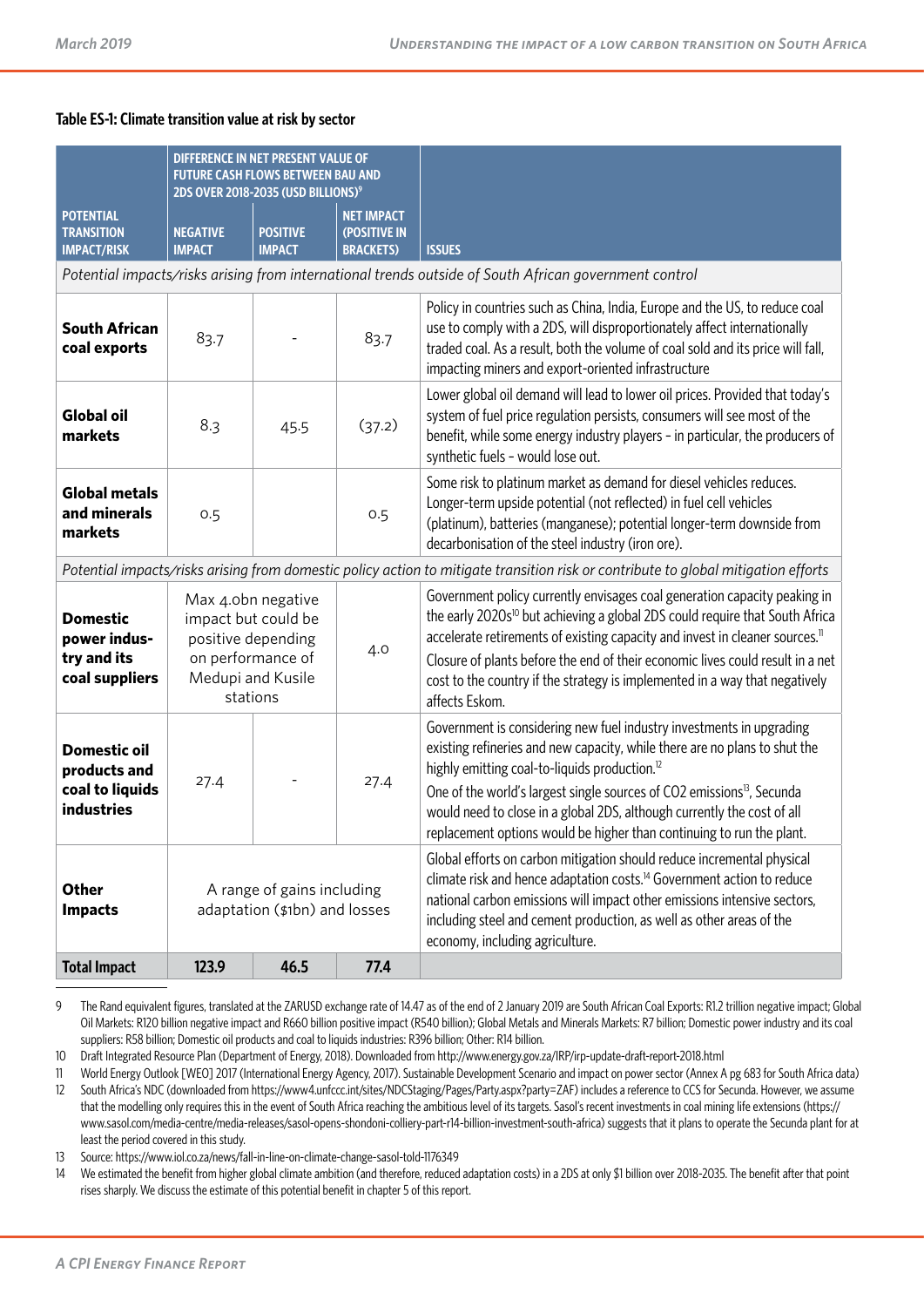investment grade sovereign rating, which would cause further losses.

The largest share of risks come from factors that are beyond the control of South Africa itself, including changes to global coal and oil markets that will be driven by changes to global demand. Nevertheless, proactive government responses to those risks beyond its control can help to mitigate the impact. As summarised in table ES-1, some transition risks have both potential negative and positive impacts on diferent parts of the economy, while other shifts in global demand could be positive for South Africa.

**Finding 2: Much of the risk and potential impact (approximately 75%) is due to factors, policies, and events, beyond the control of the South African government, while nearly 50% has already been realised**

Since CPI's last global coal analysis based on data from 2013 and the start of the work on this project in 2017, the world made significant progress in reducing greenhouse gas emissions, including commitments to the Paris accord. Meanwhile, the risk profile and valuation of fossil fuel energy assets have fluctuated, afected by

# **Figure ES-1: Sources of risk in a climate transition (2013-2035) Sources of risk in a climate transition (2013-2035)**



Billion USD (NPV to 2035)

**UPSIDE**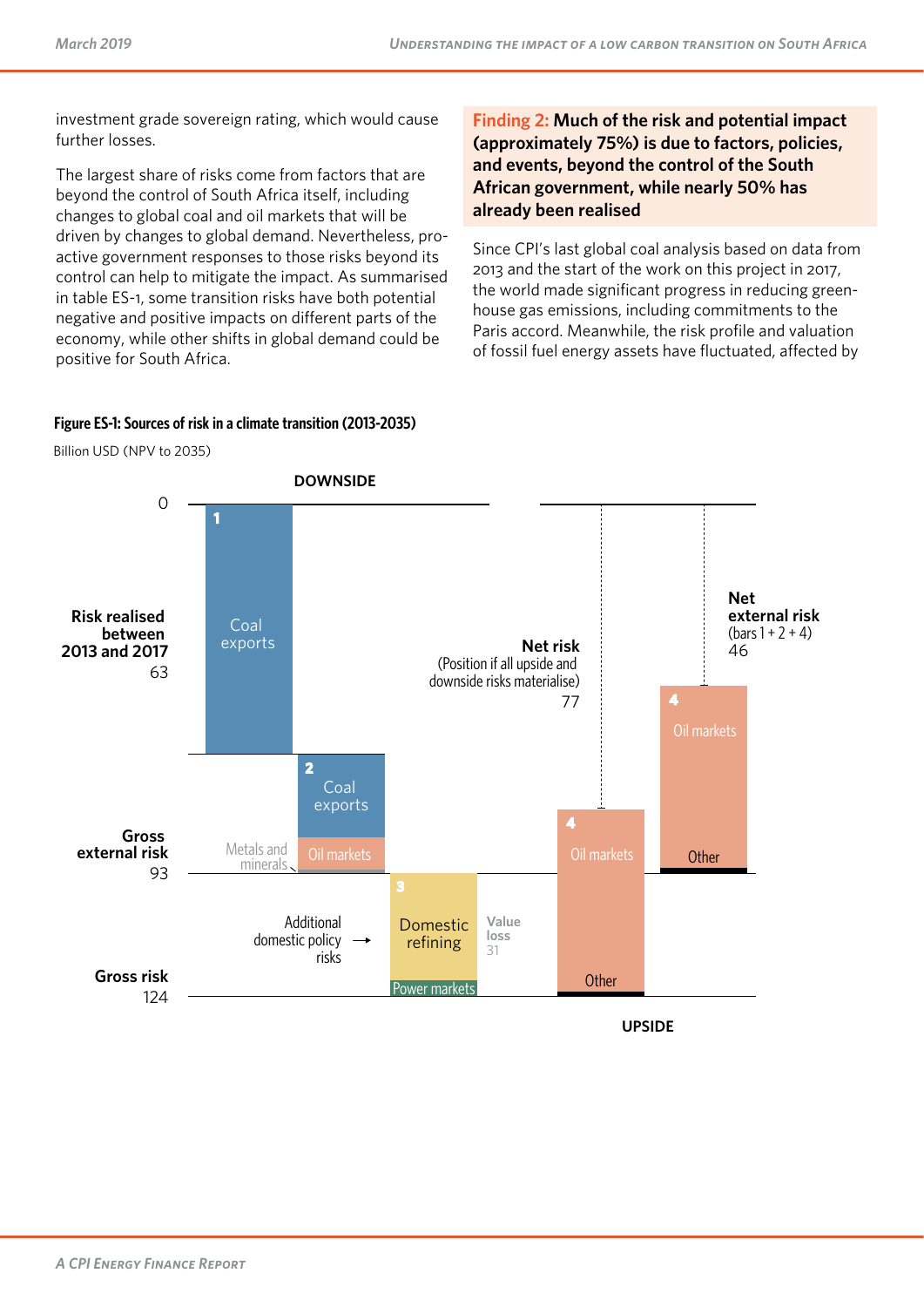factors including those related and unrelated to climate policy commitments. These factors include technological change (falls in the cost of wind and solar power generation and lithium ion batteries), new energy market regulation (new forms of market design which value energy system flexibility and support higher penetrations of renewables) and geopolitics – all factors beyond the control of South Africa or its government.

Future expectations for "business as usual" coal consumption, and by extension internationally traded coal volumes, have declined significantly as a result of these changes.

For South Africa, as illustrated in figure ES-1 on the previous page, the result is that by 2017 as much as \$60 billion of the value that the country could have expected to earn from its coal resources based on 2013 businessas-usual (BAU) forecasts, had already been lost. That is, by 2017 nearly 60% of the transition value at risk was already factored into revised long-term forecasts for the development of the seaborne coal sector.<sup>15</sup> A further \$29.4 billion of value (another 27% of the total) could be lost to South Africa if global coal exports and other markets adapt to a low-carbon transition consistent with keeping global temperature rises "well-below" 2C above pre-industrial levels.

Coal exports currently provide profits, royalties and tax receipts for South Africa when the revenue from selling the commodity exceeds production costs. Revenues from coal sales also pay back the sunk capital investment in mines and the rail and port infrastructure that is needed to get the coal to the market. If a global low-carbon transition prompts a fall in coal export revenues, not only might miner profits and government taxes be wiped out, there may not be sufficient cash to pay back original investments in mining and infrastructure. The debt defaults that might result could cascade through the economy.

Beyond the value at risk driven by international policy and markets, South Africa faces decisions about how it will meet its own emissions targets. While it has taken important recent steps to clarify the direction of its power sector<sup>16</sup>, the future of oil refining and the synthetic production of fuel from coal and gas remains considerably more uncertain. Our analysis suggests

that there is an additional \$31.2 billion of value at risk in South Africa based upon the decisions to accelerate the retirement of these assets.<sup>17</sup> How these policies are financed and the level of support available from international partners will all shape the efect that South Africa's domestic low carbon transition will have on the economy and its citizens.

**Finding 3: The public balance sheet in South Africa would explicitly face only 16% of the downside risk in South Africa with investors facing the rest. However, there are several channels through which business strategy, policy and financial distress may further distribute the share initially borne by investors – often as contingent liabilities to the national government** 

How risk is distributed through the South African economy is as important as the absolute level. Concentration of risk in one sector, industry or on one company could lead to a collapse that could send shock waves across the economy that magnify the overall impact. Alternatively, dilution of this risk among many groups, particularly foreign investors who have internationally diversified portfolios and investor bases, reduces the likelihood of sector or company collapse and broader economic contagion.

The direct or explicit distribution of risk is a function of ownership, contractual arrangements, historic and current policy, taxation and royalties, and business relationships. Companies and the national government have the greatest risk-bearing capacity. However, companies will seek to protect investors by passing risk onto the supply chain, consumers and workers.

The allocation of risk in South Africa may change once various parties react to the risk of loss in the value of their assets. Where the risk is not yet priced into listed securities, companies that are alert to climate transition risk may seek to sell them to those who are not yet considering this risk.<sup>18</sup> While coal mining companies will seek to recover the shortfall in export revenues by increasing sales to domestic customers such as Eskom,

<sup>15</sup> The extent to which the impact on valuations of this shift (between 2013 and 2017 business-as-usual forecasts) have been 'priced in' or taken into account by equity investors, lenders, companies and governments varies. In practice, the extent of the incremental risk to financial assets and financial flows surveyed in this document will depend on the extent to which this shift is already incorporated.

<sup>16</sup> Ibid. Department of Energy (2018)

<sup>17</sup> This figure is calculated based on the costs associated with the early closure of certain power plants and the Secunda coal to liquids plant (eg, stranded asset, accelerated decommissioning costs) plus the incremental cost of replacing the products (electricity or fuels) produced by the existing assets with a "cleaner alternative". The details of this analysis are discussed in chapter 6.

<sup>18</sup> Recent sales or planned sales by major international commodity houses (eg, Total, Anglo American and South32) to local players may reflect asymmetry of information / attention on the question of climate-related financial risks between those two groups.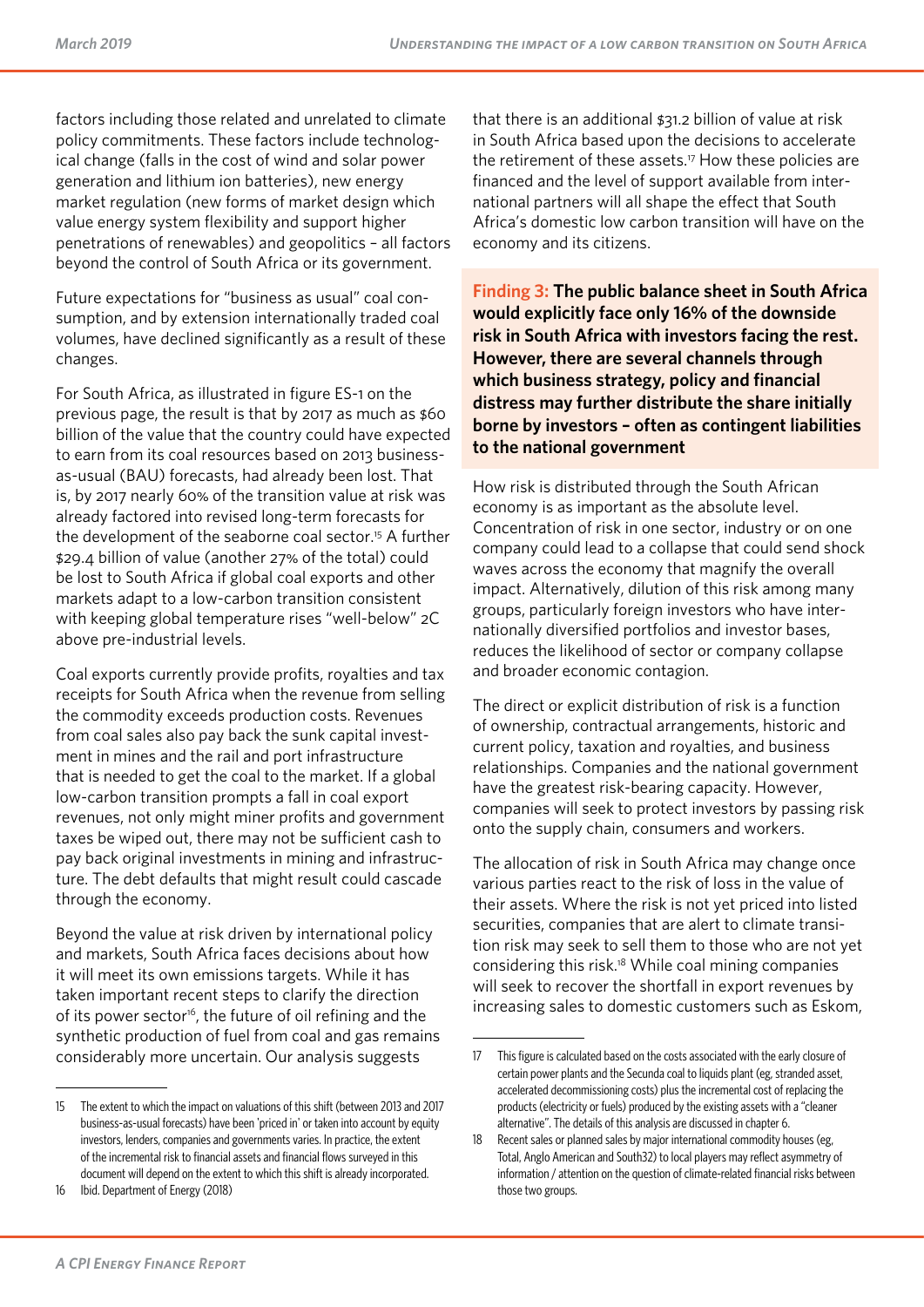in practice, the ability to do so may be limited. Instead, workers and key counterparties such as Transnet Freight Rail will be forced to bear this risk, with investors bearing the remainder. Some mine owners may decide to close assets before the end of their economic lives. Mine closures will hit communities and workers through job losses, reduced economic activity and the loss of funding from companies for social infrastructure. Municipalities where assets are located may suffer the greatest impact, but the spread of transition risk will be broader. Lower national taxes will reduce transfers to municipalities, curtailing their ability to provide services and to pay their obligations.

As with municipalities, many companies will not have strong enough balance sheets and may appeal for government assistance. National government could find itself faced by sharply increased costs due to either bailouts or decommissioning costs following bankruptcy.

Government may find itself obliged or expected to absorb the impact of the transition in other ways. Government may support workers who lose their jobs or provide funding for unemployment benefits and retraining, or to provide finance and assistance to struggling municipalities to attract new job-creating investment. However, its capacity to provide this support could be constrained by lower tax revenues and an increase in non-performing loans and an erosion of the capital bases at state-owned financial institutions such as the Development Bank of Southern Africa (DBSA) and the Industrial Development Corporation of South Africa (IDC).

Our analysis, as summarised in figure ES-2 below, found that after these implicit transfers, the distribution of transition risk could become markedly more concentrated on national government, with the latter's share of the cumulative risk facing South Africa almost tripling from nearly 16% to more than half.



#### **Figure ES-2: Implicit transfers of climate transition risk**

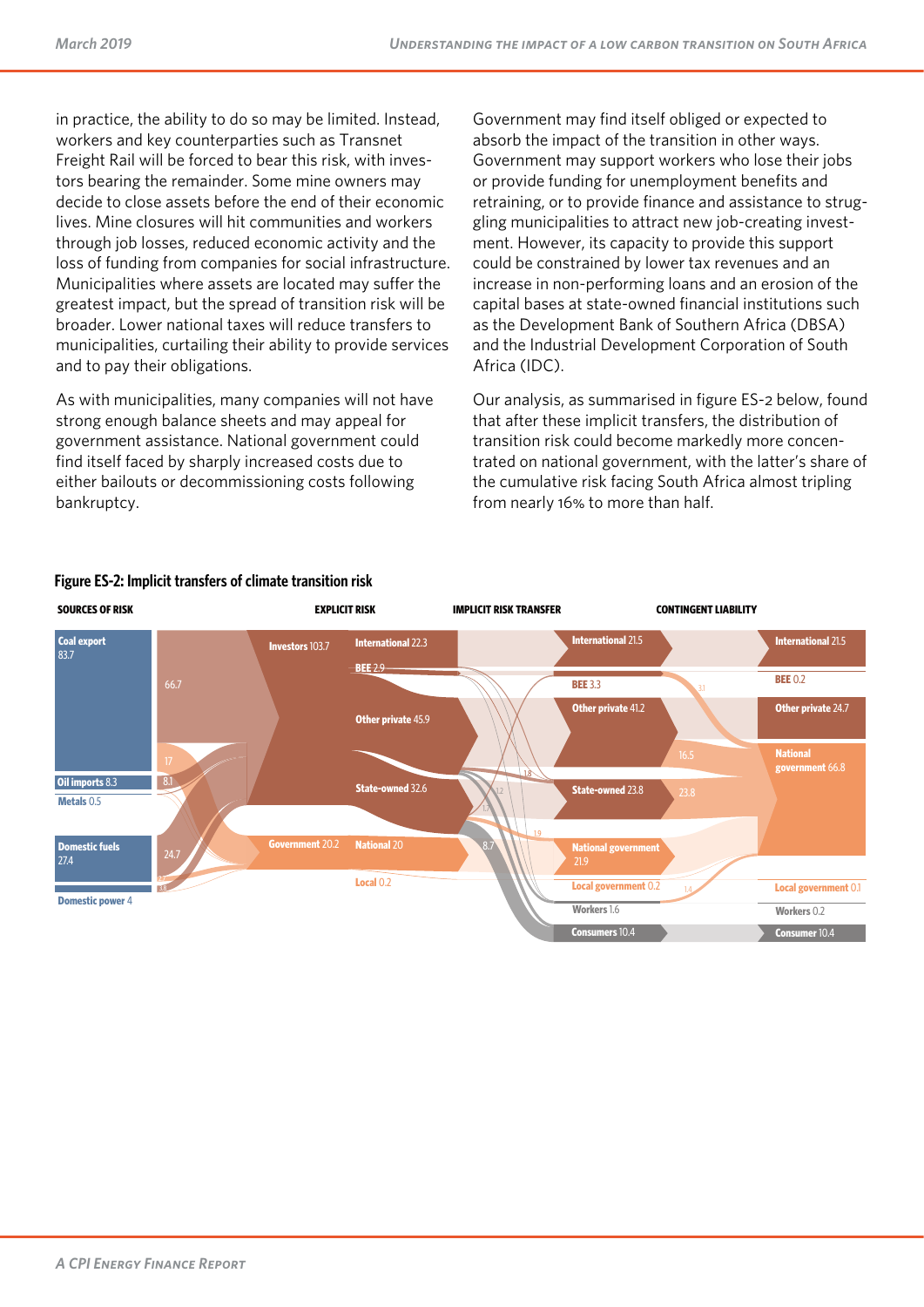**Finding 4: The current South African system of incentives for new capital investment favour some existing industries that are exposed to transition risk, rather than new sectors that may create more sustainable sources of jobs and economic growth. Currently planned investment decisions could add more than \$25 billion to the country's transition risk.** 

The South African government uses a range of incentives to attract investment in the country, including fiscal incentives, government or SOE-led procurement and access to debt and equity finance from stateowned financial institutions. However, new investments in assets such as mines, infrastructure and refineries could add to the transition risk faced by companies, investors and the government if lower future revenues under a 2DS are insufficient to cover the investment cost and losses and/or defaults ensue. Our analysis,

supported by recent research from IDDRI, suggest that these investments could be avoided with limited impact on security of supply of coal<sup>19</sup>, power or fuel.

New assets, mines and infrastructure could add to the transition risk faced by companies, investors and the government, if lower future revenues under a 2C scenario are insufficient to cover the investment cost. As shown in the table below, we identified further investments that would add more than \$25bn to the risk that the South Africa could face in a global low-carbon transition.

If this sum was instead invested in industries or assets that are more resilient to transition risk, or benefit from a low carbon transition, it could spur a more sustainable source of jobs and economic growth.

#### **Table ES-2: Future investments that could increase transition risk above the level in our analysis**

| <b>ASSET</b>                                                          | <b>SIZE OF INVESTMENT</b><br>(USD BILLION) | <b>STAGE OF INVESTMENT</b>              |
|-----------------------------------------------------------------------|--------------------------------------------|-----------------------------------------|
| Rail lines - Expansion of Mpumulanga - Richards Bay line to 97.5 mtpa | $0.6^{20}$                                 | Planning                                |
| Rail lines - Waterberg expansion to 24 mtpa                           | 0.1 <sup>21</sup>                          | Planning                                |
| Rail lines - International links (Swazilink, Botswana link)           | $0.4^{22}$                                 | Pre-feasibility studies                 |
| Coal IPPs (Thabametsi and Khanyisa)                                   | $2.8^{23}$                                 | In financing discussions                |
| Coal mines - Limpopo                                                  | $1.4^{24}$                                 | Range: from construction to feasibility |
| Coal mines - Mpumulanga                                               | $0.5^{25}$                                 | Range: from construction to feasibility |
| New oil refinery                                                      | $10.0^{26}$                                | Procurement being designed              |
| EMSEZ industrial zone (Limpopo)                                       | $10.0^{27}$                                | Planning                                |
| <b>Total potential investments</b>                                    | 25.8                                       |                                         |

Source: Transnet, University of Cape Town, Wood Mackenzie and CPI analysis

<sup>19</sup> Ibid DIW Berlin et al (2018)

<sup>20</sup> We have estimated this from Transnet disclosures on historic investment in exoanding the capacity of the line whose capacity currently stands at 81 mtpa. The actual figure could be higher or lower depending on the results of planning and feasibility studies

<sup>21</sup> We estimated this figure based on disclosures on total project cost and percentage completion from Transnet's Annual Financial Statements 2017 (Annexure B to the Report of the Directors). Downloaded from:<https://www.transnet.net/InvestorRelations/AR2017/Transnet%20AFS%202017.pdf>

<sup>22</sup> CPI estimates of Transnet's potential share of equity in Swazilink and the extension of the Waterberg line to Botswana, assuming the assets are mostly debt-funded.

<sup>23</sup> Rand estimates taken from 'An assessment of new coal plants in South Africa's energy future: the cost, emissions and supply security implications of the coal IPP programme'. (Ireland G, Burton J, 2018)

<sup>24</sup> Cost estimates taken from Wood Mackenzie database of coal assets and projects. CPI analysis suggests that new mining assets in Limpopo commissioned after 2023 (and therefore, with investment decisions taken in the next few years) would deliver a negative NPV in our 2DS.

<sup>25</sup> Cost estimates taken from Wood Mackenzie database of coal assets and projects. CPI analysis suggests that new mining assets in Mpumulanga commissioned after 2023 (and therefore, with investment decisions taken in the next few years) would deliver a negative NPV in our 2DS

<sup>26</sup> Source: <https://www.reuters.com/article/us-safrica-refinery/south-africa-eyes-brics-partners-to-build-new-10-billion-refinery-idUSKBN1DL108>

<sup>27</sup> Source: <https://www.thesouthafrican.com/china-south-africa-limpopo-coal-concern/>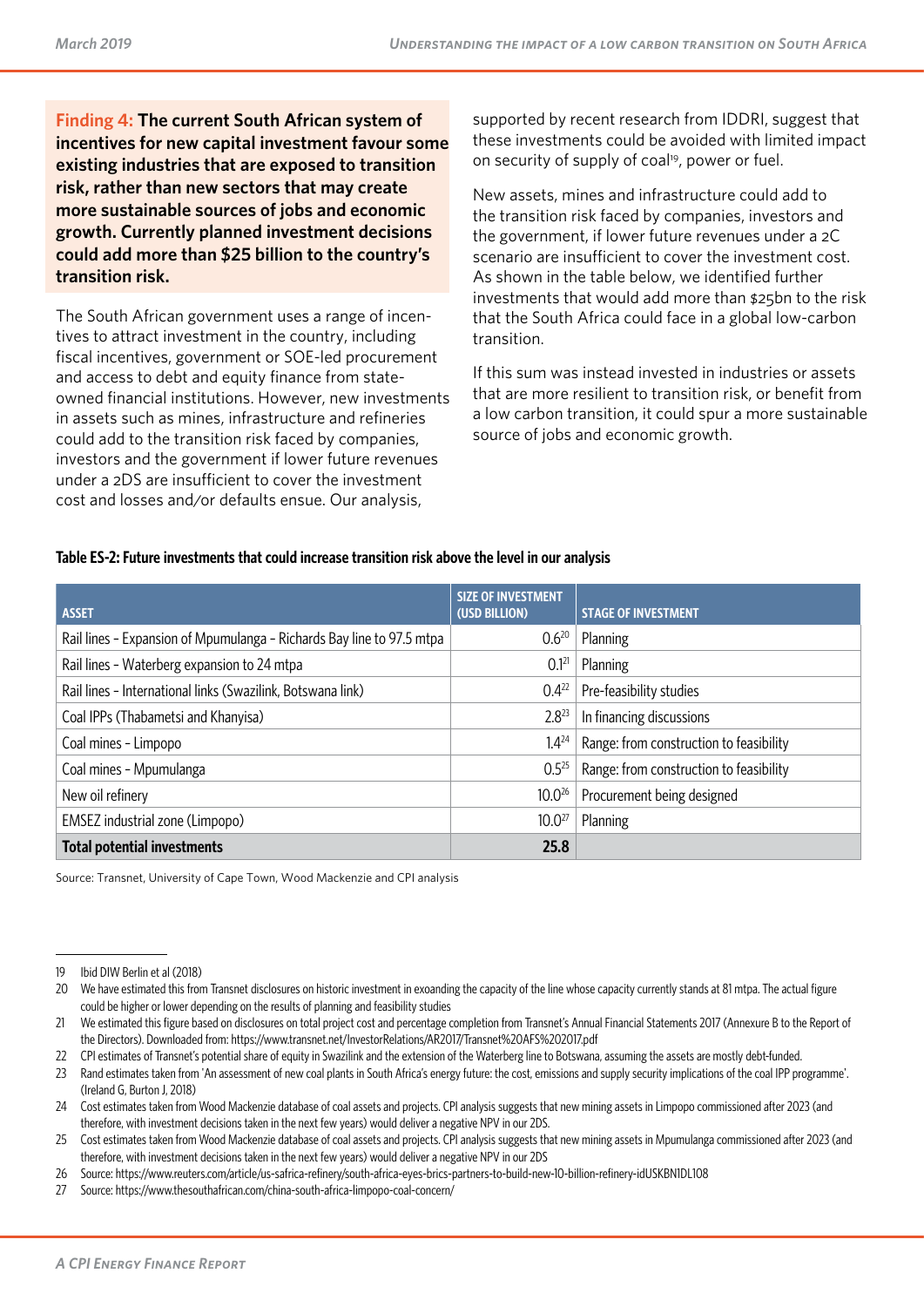**Finding 5: The South African government can still mitigate much of this risk, provided that it plans in advance to develop the fiscal, financial and policy tools required to shift transition risk away from parties without the capacity to bear it and to capture transition-related upside**

The timing of government action to mitigate transition risk will be critical, especially given the country's limited fiscal space after recent downgrades left the country close to losing its investment grade sovereign credit rating<sup>28</sup>, the fast-deteriorating financial position of Eskom and resulting deterioration in the reliability of the electricity supply. Close power plants and fuel production assets too fast and the cost of generating or procuring replacement power and fuel could limit the government's ability to spend on social programmes and have a significantly negative impact on the workers and their communities. Act too slowly and continue to provide finance to new infrastructure predicated on a rise in future coal exports and the country could suffer a rise in debt downgrades and defaults when the expected export demand does not materialise.

By first incorporating transition risk assessment into the planning of government, state owned enterprises and state owned financial institutions, policymakers will be better informed when developing long-term emissions abatement strategies for key emitting sectors, such as coal mining, synthetic fuel production and cement making. They will also be better prepared to make the most of the benefits that a global low carbon transition could bring, particularly a net benefit of more than \$40 billion from lower oil prices.

Lower oil prices could dampen the effect of falling coal exports on the balance of payments. A more proactive policy could use the benefit of lower oil prices to offset risks from other sectors. For example, national government might choose to increase taxes on oil products<sup>29</sup>, diluting the benefit to consumers but reducing its own risk. Additional fuel tax revenues could be redistributed to parties struggling to bear the negative efects of the transition and/or retained to offset any pressure on the sovereign credit rating, as illustrated in figure ES-3 below.

These recommendations are set out in table ES-3 on the next page.



#### **Figure ES-3: Taxing the gains from a lower oil price could halve transition risk to the public balance sheet**

<sup>28</sup> We explain the significance of the sovereign rating in box 2, chapter 3.3. In chapter 7 we discuss the potential impact of transition risk on that rating

<sup>29</sup> This would likely require an alternative design to the current planned carbon tax, as discussed in chapter 5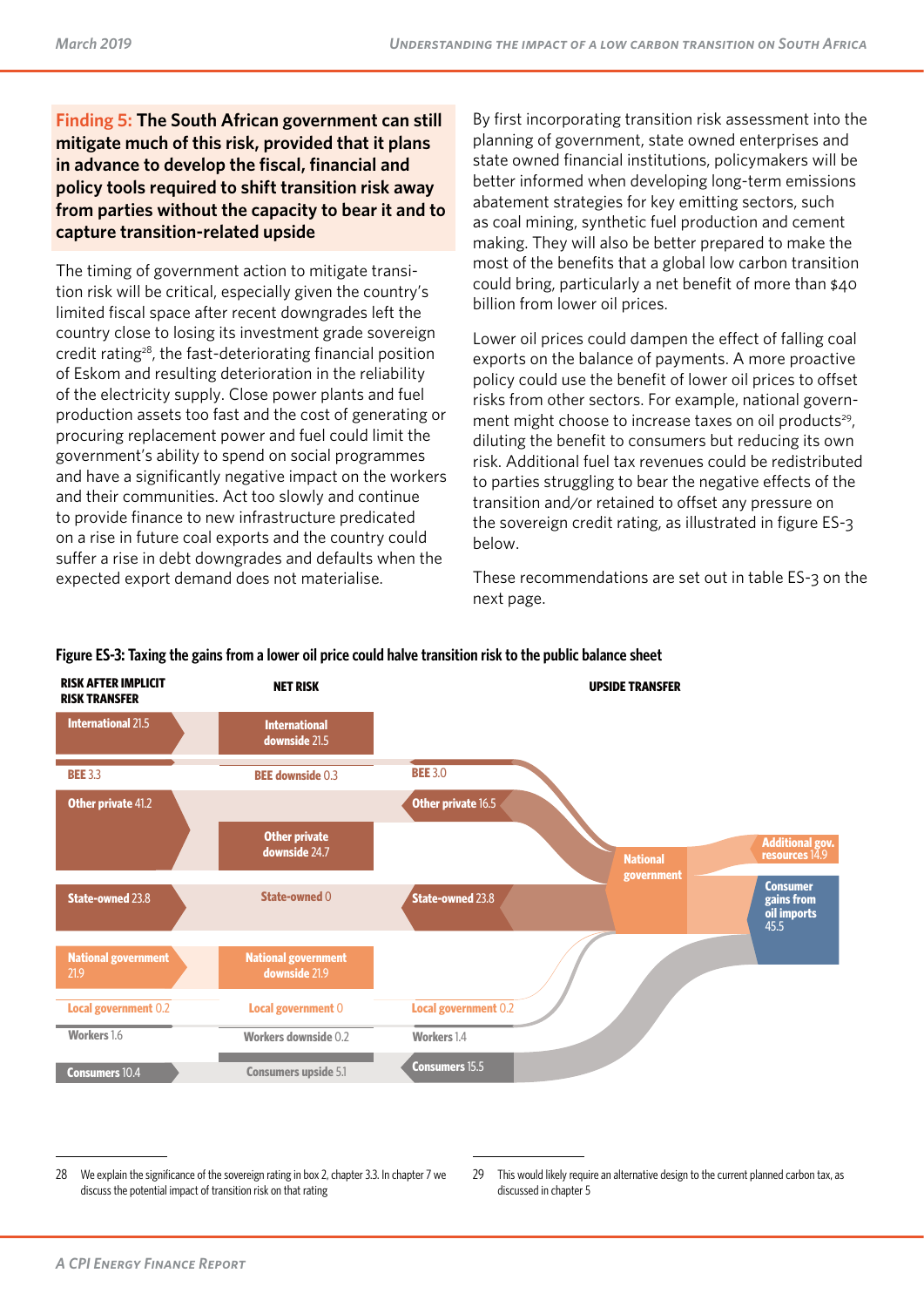#### **Table ES-3: Key recommendations for the South African government**

| <b>RECOMMENDATIONS</b> |                                                                                                                                                                     | <b>KEY ACTIONS</b>                                                                                                                                                                                                                                        |
|------------------------|---------------------------------------------------------------------------------------------------------------------------------------------------------------------|-----------------------------------------------------------------------------------------------------------------------------------------------------------------------------------------------------------------------------------------------------------|
| 1.                     | Take stock of the rapidly changing market for<br>South African commodity exports and adapt                                                                          | Adopt a consistent approach to transition risk across South African government and public<br>enterprises                                                                                                                                                  |
|                        | development and financing plans accordingly.                                                                                                                        | Develop fiscal and financial tools to manage risk                                                                                                                                                                                                         |
|                        |                                                                                                                                                                     | Consider capturing oil price windfall to offset and manage risks                                                                                                                                                                                          |
|                        |                                                                                                                                                                     | Consider publishing government transition risk analysis                                                                                                                                                                                                   |
| 2.                     | Avoid or delay new investments that could                                                                                                                           | Reconsider new investments that could add another \$25.8 billion to transition                                                                                                                                                                            |
|                        | add to South African climate transition risk<br>exposure, shift capital allocation to sectors                                                                       | Projects for reconsideration include planned IPPs, coal export rail and port infrastructure, and<br>a new oil refinery                                                                                                                                    |
|                        | more resilient to transition risk or benefiting<br>from the transition.                                                                                             | Introduce climate transition risk assessments for access to public sector procurements and<br>finance from state-owned banks                                                                                                                              |
|                        |                                                                                                                                                                     | Prioritise incentives for investment in sectors which are resilient to or benefit from the global<br>transition (eg, renewable energy, EVs, batteries, fuel cells and related minerals, including<br>platinum and manganese).                             |
| 3.                     | Make risk allocation explicit to reduce<br>unmanaged risks and improve the efficiency of                                                                            | Clarify responsibility for \$38 billion of climate transition risk where the bearer of the risk is<br>currently unclear or not explicit                                                                                                                   |
|                        | managing those risks.                                                                                                                                               | Develop and publish credible plans for managing these unallocated risks                                                                                                                                                                                   |
| 4.                     | Manage the timing and speed of climate<br>mitigation actions and commitments to avoid                                                                               | Develop long term plans to manage the acceleration of transition risks in the early to<br>mid-2020s                                                                                                                                                       |
|                        | compounding shocks to the economy.                                                                                                                                  | Initiate scenario planning for early retirement of at-risk assets, including Eskom power plants<br>and Transnet rail lines                                                                                                                                |
|                        |                                                                                                                                                                     | Develop R&D plans to create new technological options, for emissions abatement (eg,<br>including CCS for Secunda, electric vehicles in the transport sector).                                                                                             |
| 5.                     | Plan for transitions to manage risk to<br>vulnerable parts of the South African economy,                                                                            | Establish a transparent planning process for at-risk sectors, with earmarked transition funds<br>and a gradual phase out                                                                                                                                  |
|                        | such as workers and some investors.                                                                                                                                 | Involve all interested groups in planning, including companies, trade unions, local<br>governments, and the financial sector                                                                                                                              |
| 6.                     | Shift some risks from that national public<br>balance sheet to other parties, possibly                                                                              | Explore allocation of risks and revenues, particularly between different government levels, to<br>maximise risk capacity                                                                                                                                  |
|                        | including sub-national governments, to<br>increase risk bearing capacity.                                                                                           | Continue with proposed restructuring of Eskom with the aim of putting its finances on<br>a more sustainable footing and hence manage material contingent liability to national<br>government                                                              |
| 7.                     | Work with international development finance<br>institutions and other international financiers<br>to address items 4, 5, and 6 within the<br>international context. | Work with international partners to balance global and South African risks and opportunities<br>Seek assistance with financing solutions, underwriting, technical assistance, and potential<br>carbon trades to leverage South African mitigation options |